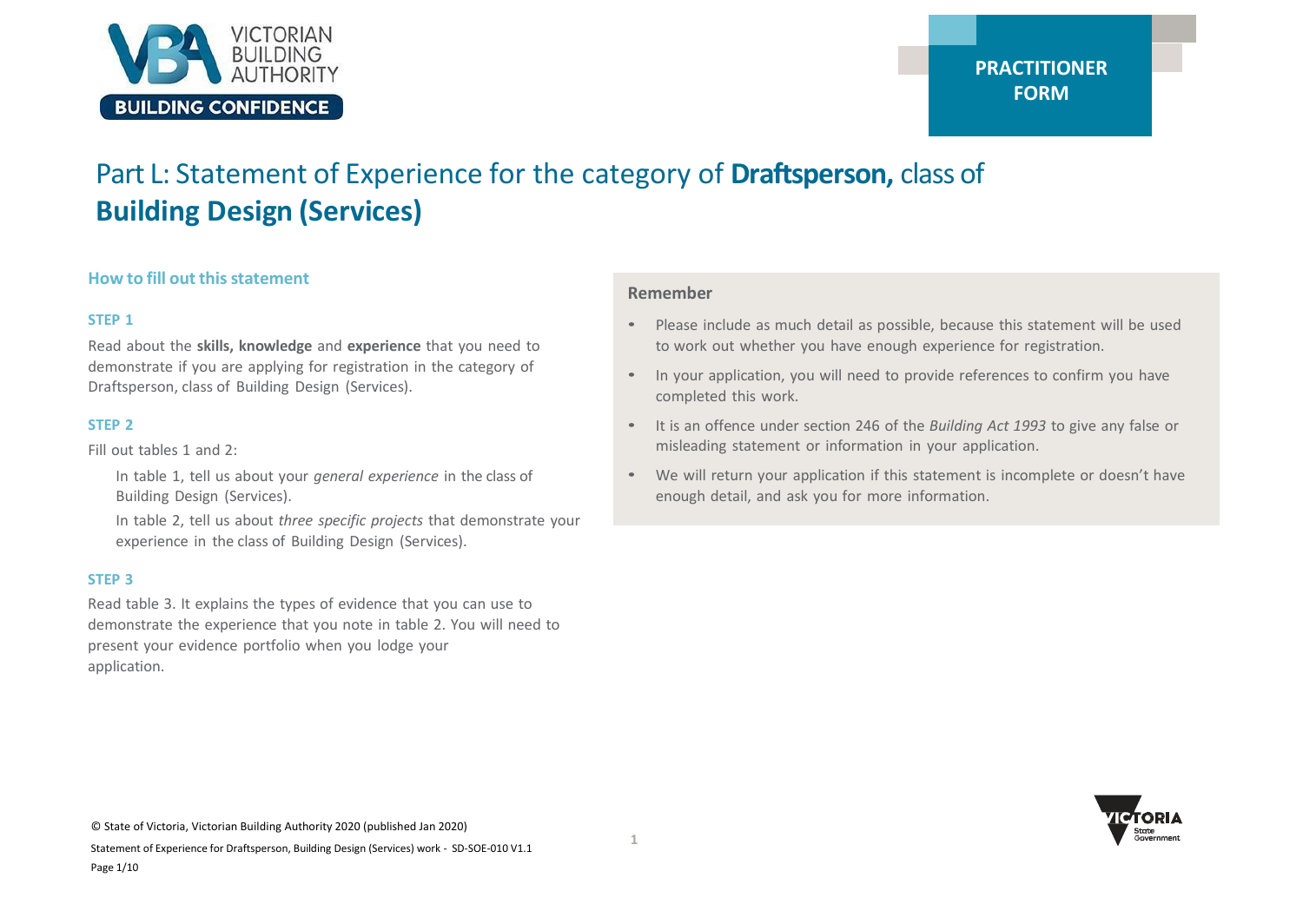

### **STEP 1. Learn about skills, knowledge and experience that you need**

#### **Qualifications**

You satisfy some of the knowledge requirements for registration in Building Design (Services), if you have successfully completed one of the following qualifications:

- **CPC50509 Diploma of Fire Systems Design**
- **UEE621111 Advanced Diploma of Engineering Technology (Electrical)**, including the following units of competency:
- $-U$  -V--  $\bullet$  h
	- electrotechnology/utilities applications
	- -UEENEE191A Prepare electrotechnology/utilities drawings using manual drafting and CAD equipment and software
- **22228VIC Advanced Diploma of Engineering Technology (Mechanical)**, including the following units of competency:

-MEM09157A Perform mechanical engineering design drafting

-MEM12024A Perform computations

-VU21131 Produce an engineering drainage design of pipes and culverts -VU21133 Produce an engineering design for stormwater reticulation scheme -VU21132 Produce an engineering design for sewerage reticulation scheme- -VU21143 Produce engineering drawings for a stormwater reticulation scheme -VU21154 Generate design solutions

-VU21202 Design fluid power controlled engineering systems

- VU21203 Apply hydraulic principles in engineering
- VU21204 Apply pneumatic principles in engineering
- **22479VIC Advanced Diploma of Engineering Technology,** including the following units of competency:

-MEM09157A Perform mechanical engineering design drafting -MEM12024 Perform computations

-VU22494 Produce engineering drawings for a stormwater reticulation scheme

# **PRACTITIONER FORM**

*Continued, units of competency for 22479VIC:*

-VU22499Applyhydraulic principles to achieve an engineering task -U22500Applypneumatic principles to achieve an engineering task -VU22540 Generate design solutions

-VU22547 Produce an engineering drainage design of pipes and culverts- -VU22548 Produce an engineering design for a stormwater reticulation scheme

-VU22549 Produce an engineering design for a sewerage reticulation scheme -VU22566 Design fluid power controlled engineering systems

- **MEM60112 Advanced Diploma of Engineering,** including the following units of competency:
	- -MEM09157A Perform mechanical engineering design drafting
	- -MEM12024A Perform computations
	- -VI21248 Design pressure sewerage systems
	- -VU21131 Produce an engineering drainage design of pipes and culverts
	- -VU21132 Produce an engineering design for a stormwater reticulation scheme
	- -VU21133 Produce an engineering design for a sewerage reticulation scheme
	- -VU21143 Produce engineering drawings for a stormwater reticulation scheme
	- -VU21154 Generate design solutions
	- -VU21202 Design fluid power controlled engineering systems
	- -VU21203 Apply hydraulic principles in engineering
	- -VU21204 Apply pneumatic principles in engineering
	- -VU21249 Design sewerage pumping station systems

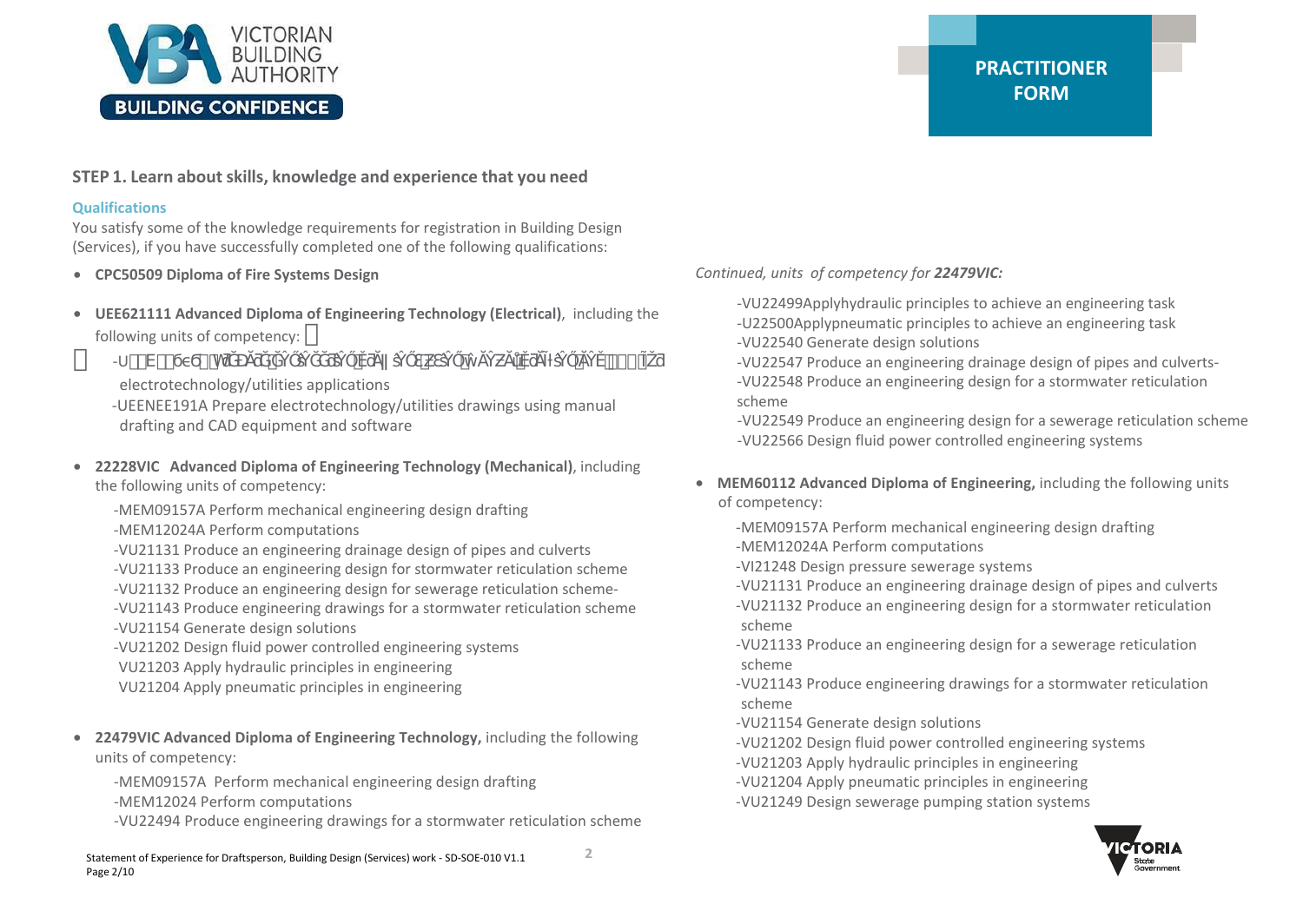

#### **Experience**

To assess whether you have the required experience for registration as this class of building practitioner, you should provide a portfolio (tables 1, 2 and 3) of evidence that demonstrates your experience.

This experience must have been:

- supervised by a person registered in the category of Draftsperson, class of Building Design (Services), OR a professional engineer registered in the relevant discipline on the National Engineers Register, and
- obtained in the seven years before your application for registration is made.

Your evidence must show you can undertake all the activities associated with Draftsperson, Building Design (Services) work in a competent manner and to a professional standard.

Your portfolio should include evidence of:

- your experience in the areas that you tick in table 1
- detailed plans and specifications for **three building services** that you note in table 2.

The service designs that you note in table 2 must relate to at least one of the following areas:

- mechanical services
- electrical services
- hydraulic services.

Of the three designs:

- at least two must relate to projects in Classes 2–9, as defined in the National Construction Code (NCC)
- at least one must relate to a project in Classes 2–9 and of type A or B construction, as defined in the NCC.

You will be assessed against your capacity to:

- 1. apply relevant building legislation, regulations and Australian standards to the design and documentation of services for different classes of building and types of construction
- 2. brief and coordinate related consultants to provide specialist advice/recommendations on the design of services.

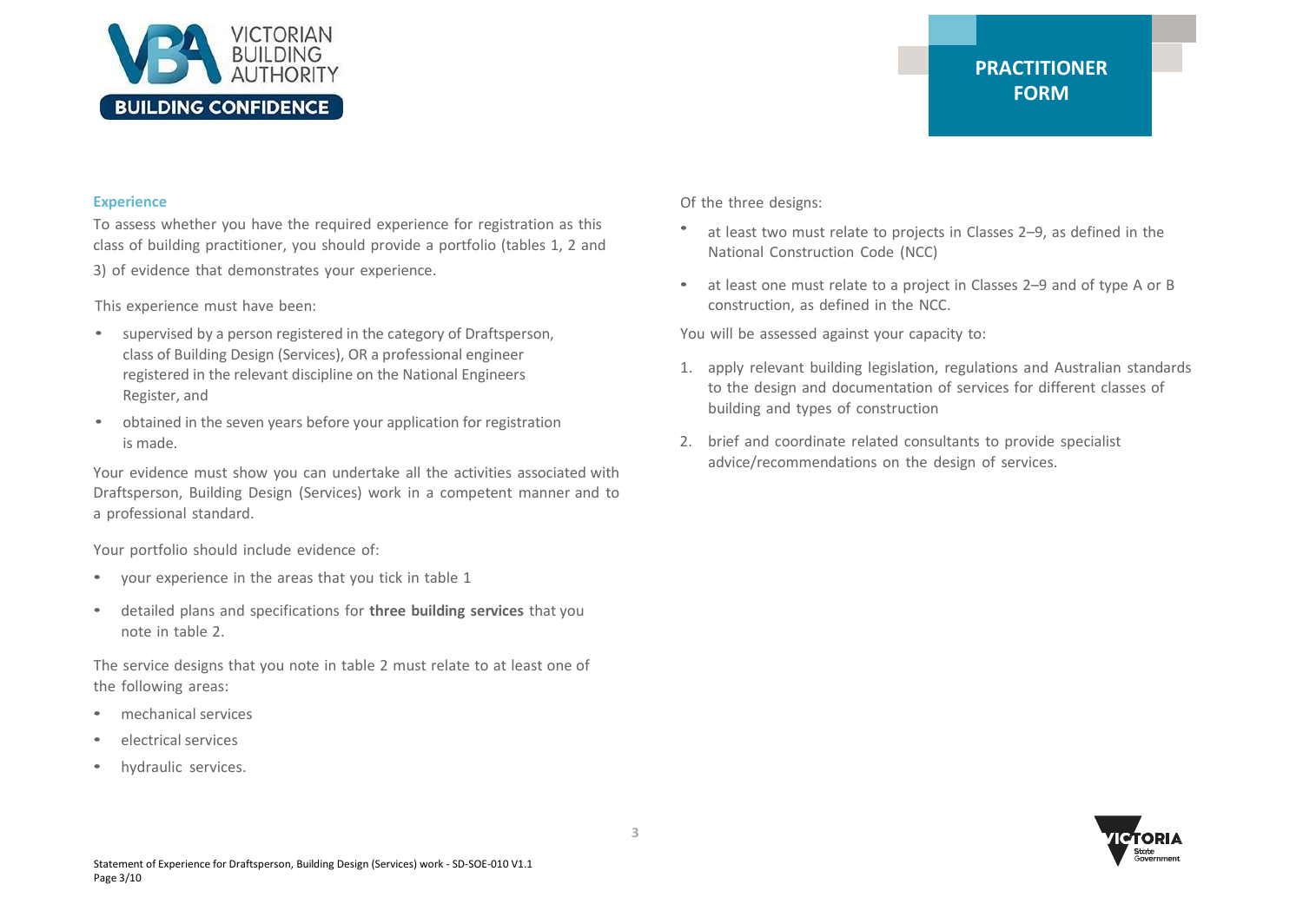

## **STEP 2. Complete tables 1 and 2**

| Table 1. Fill out this table to describe all Building Design (Services) work that you have done |                                                                                                                                                                                                                                                                  |                                                                        |                                                            |
|-------------------------------------------------------------------------------------------------|------------------------------------------------------------------------------------------------------------------------------------------------------------------------------------------------------------------------------------------------------------------|------------------------------------------------------------------------|------------------------------------------------------------|
|                                                                                                 | What type of work have<br>you done? Tick the box.                                                                                                                                                                                                                | How many times<br>have you done<br>this type of work?<br>Tick the box. | What were your exact responsibilities? List in point form. |
|                                                                                                 | Apply knowledge of the<br>requirements of the<br>relevant building legislation,<br>regulations and Australian<br>standards to the design of<br>services for all classes of<br>building and types of<br>construction                                              | $\Box$ 1-5<br>$\Box$ 6 – 10<br>$10 +$<br>$\Box$                        |                                                            |
|                                                                                                 | Prepare plans and related<br>documentation for the<br>design of services for all<br>classes of building and types<br>of construction.<br>Documentation must include<br>sufficient detail for obtaining<br>building permits and for<br>tender and contractual use | $1 - 5$<br>$\blacksquare$<br>$6 - 10$<br>$\Box$<br>$10+$               |                                                            |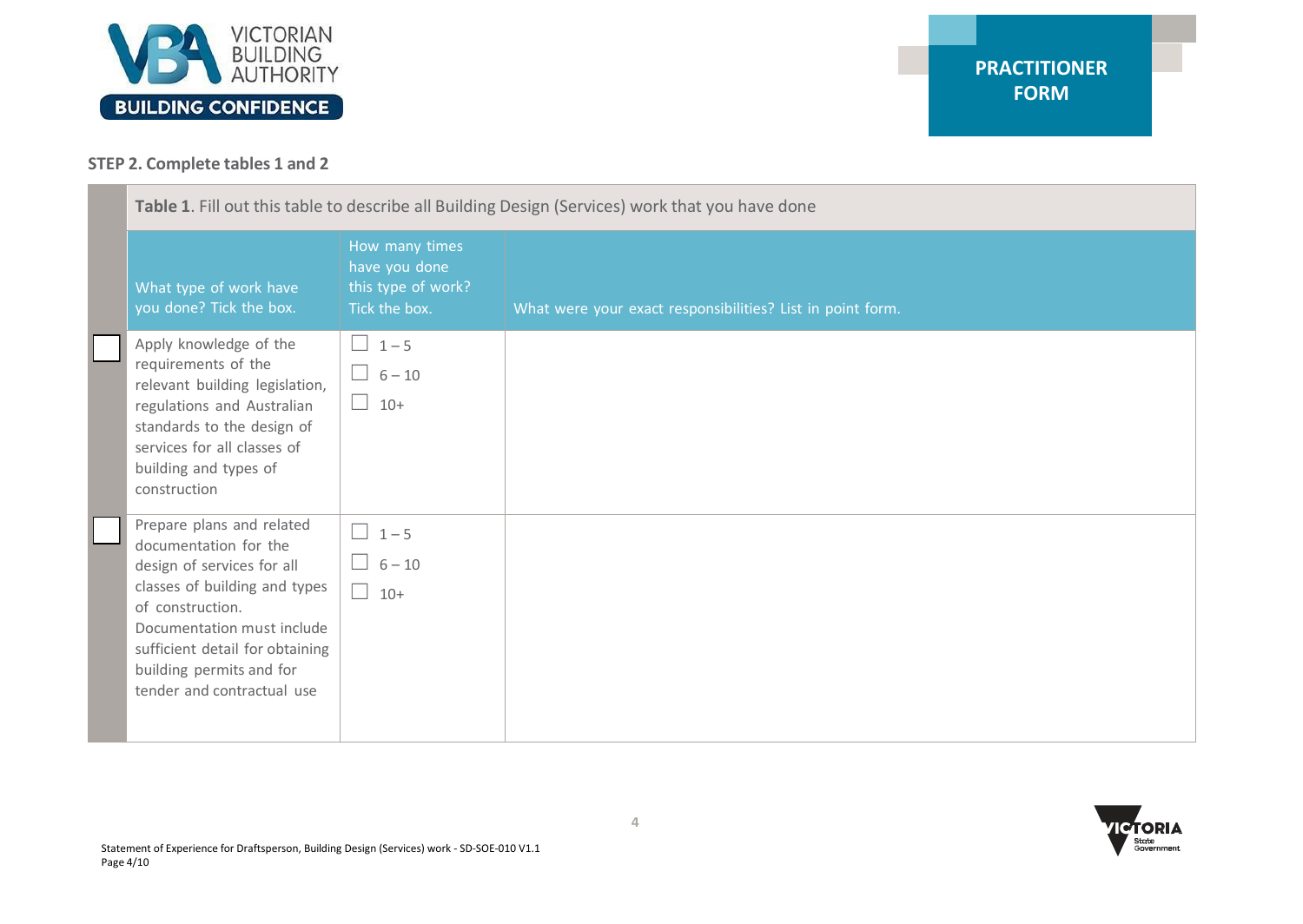

# **BUILDING CONFIDENCE**

| Brief and coordinate other<br>technical project<br>consultants to provide<br>advice and<br>recommendations on<br>related services | $\boxed{1-5}$<br>$\Box$ 6-10<br>$10+$<br>$\Box$ |  |
|-----------------------------------------------------------------------------------------------------------------------------------|-------------------------------------------------|--|
| Provide information to<br>clients on costs                                                                                        | $\Box$ 1-5<br>$\Box$ 6-10<br>$\Box$ 10+         |  |
| Ensure a project's design,<br>specifications and<br>documentation consider<br>energy rating reports                               | $\Box$ 1-5<br>$\Box$ 6-10<br>$10+$<br>$\Box$    |  |

*Please continue to next page*

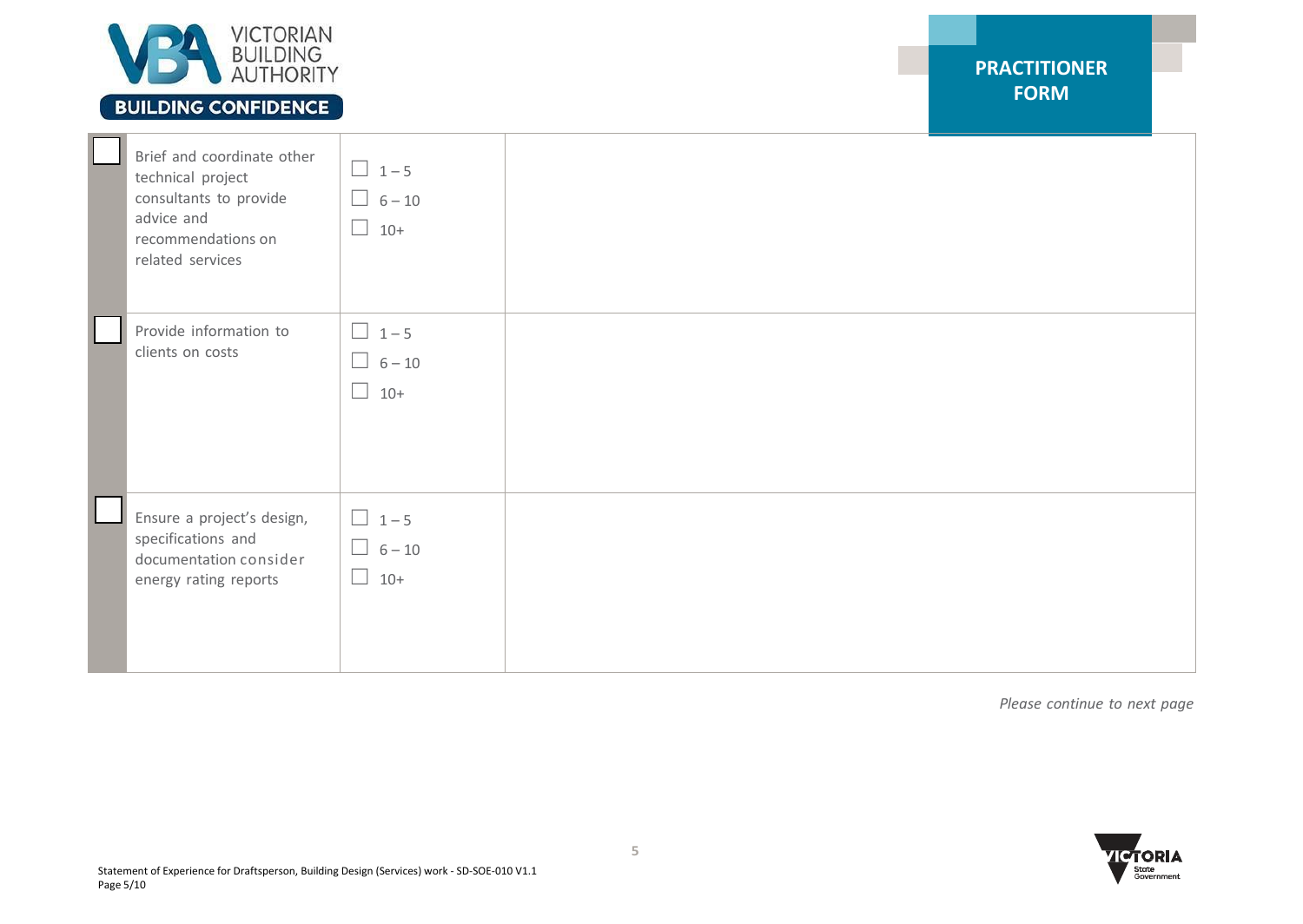

**Table 2**. Fill out thistable to describe three projects that demonstrate your experience in Building Design (Services) work, including:

- at least two that relate to projects in Classes 2–9, as defined in the National Construction Code (NCC)
- at least one that relates to a project in Classes 2–9 and of Type A or B Construction, as defined in the NCC.

|                           | Brief description | Period of work (must<br>include actual dates) | Address of building<br>project | Name and contact number<br>of your employer |
|---------------------------|-------------------|-----------------------------------------------|--------------------------------|---------------------------------------------|
| Project<br>$\mathbf{1}$   |                   | Start date:                                   |                                |                                             |
|                           |                   | End date:                                     |                                |                                             |
| Project<br>$\overline{2}$ |                   | Start date:                                   |                                |                                             |
|                           |                   | End date:                                     |                                |                                             |

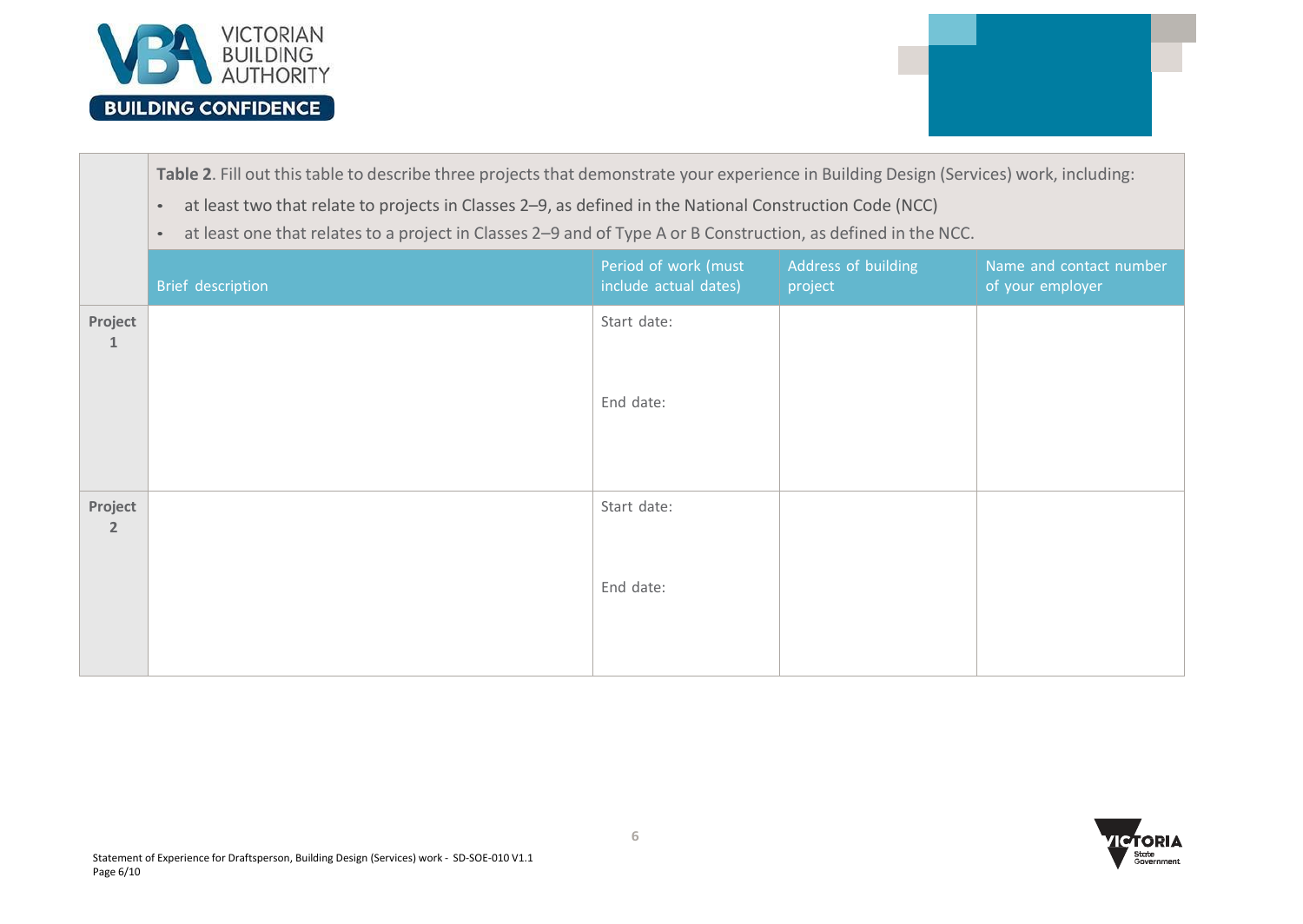

| Project<br>Start date:  |  |
|-------------------------|--|
| $\overline{\mathbf{3}}$ |  |
| End date:               |  |
|                         |  |
|                         |  |

*Please continue to next page*

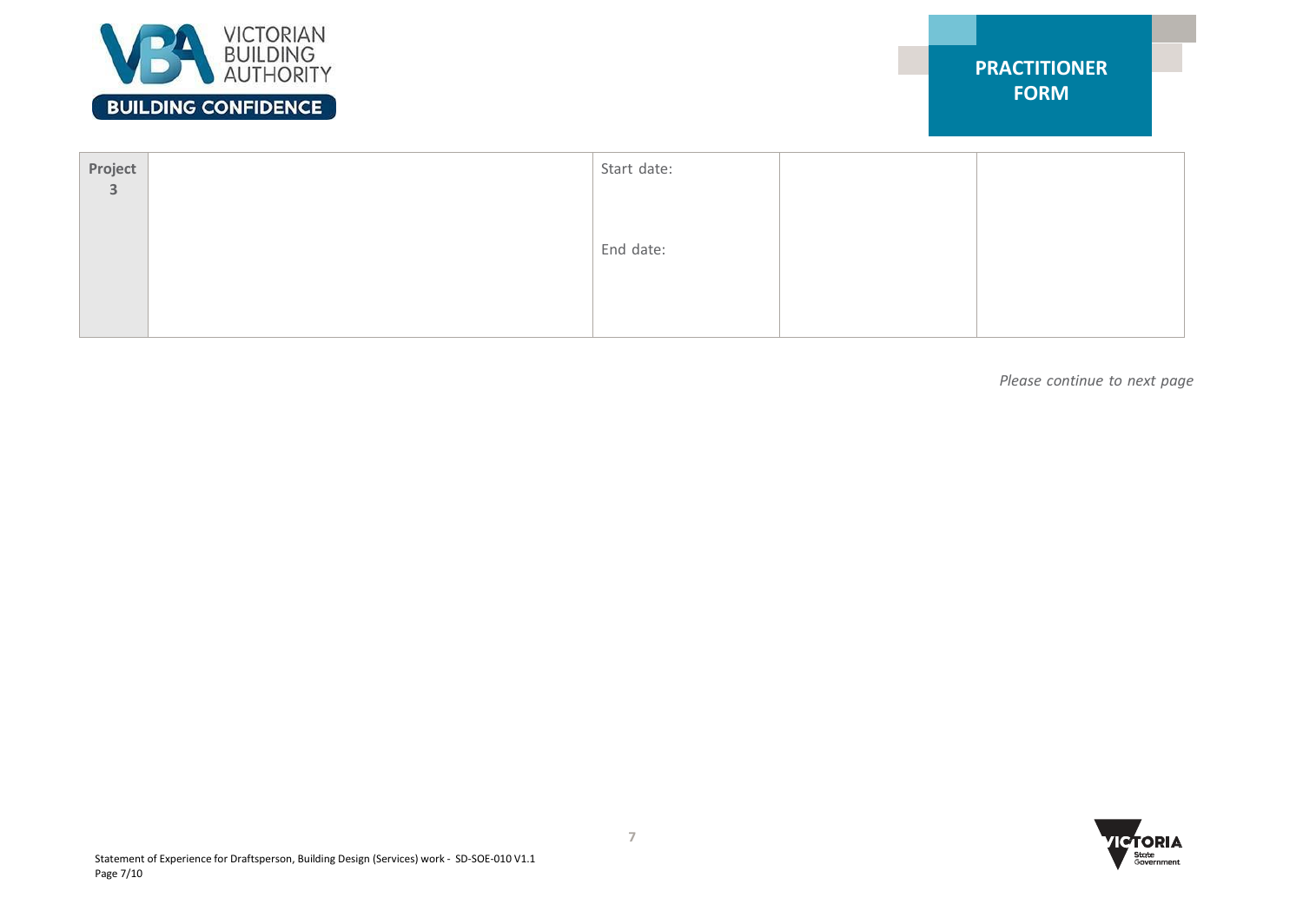

## **STEP 3. Use table 3 to create your evidence portfolio**

**Table 3**. Use thistable to create an evidence portfolio that supports your Building Design (Services) experience in the three projects that you note in table 2. The portfolio must include documentation relating to:

- at least two that relate to projects in Classes 2–9, as defined in the National Construction Code (NCC)
- at least one that relates to a project in Classes 2–9 and of Type A or B Construction, as defined in the NCC.

| Area of experience                                                                                                                                                 | Required evidence or documentation                                                                                                                                                                                                                                                                                                                                                                                                                                                                             |
|--------------------------------------------------------------------------------------------------------------------------------------------------------------------|----------------------------------------------------------------------------------------------------------------------------------------------------------------------------------------------------------------------------------------------------------------------------------------------------------------------------------------------------------------------------------------------------------------------------------------------------------------------------------------------------------------|
| Criterion 1 Apply knowledge of the relevant<br>building legislation, regulations and Australian<br>standards to the design of services for all building<br>classes | Evidence must include documentation in greater detail than required to obtain a building permit. The<br>documentation for each project must include floor plans, elevations and detailed drawings.<br>The site plans must show where relevant:<br>relevant site features and services<br>services connection points<br>existing and proposed levels where relevant<br>connection of the relevant services to the mains connection, or any offsite works required.<br>The floor plans must show where relevant: |
|                                                                                                                                                                    | building layout<br>the use of each room<br>any exits or paths of travel as relevant<br>the location, layout and details of the relevant services<br>$\bullet$<br>any required ducts or riser shafts<br>the layout of related services by other disciplines, and any structural members that may clash with<br>services.<br>continued                                                                                                                                                                           |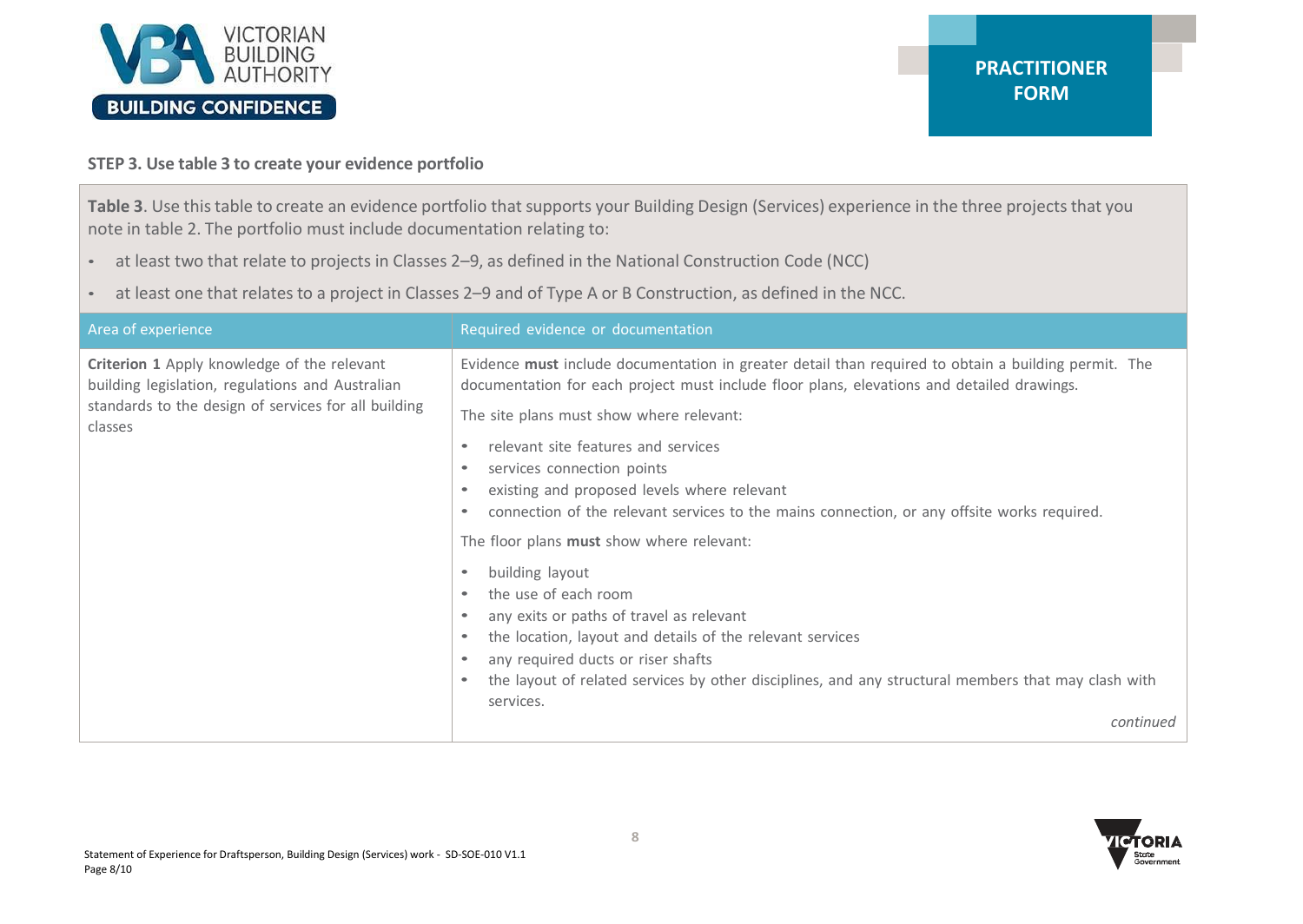

| Criterion 1 continued                                                                                                                                | The detailed drawings must demonstrate the use of standard drawing conventions (scale, graphics,<br>lettering, line work, numbering, legends and contours), and must show where relevant:<br>fabrication or construction or connection methods used, as relevant<br>integration of services components relating to the building fabric<br>energy efficiency details integrated into the plans, if relevant, or required by the National<br>Construction Code (Part J, Volume 1)<br>any schedules required. |
|------------------------------------------------------------------------------------------------------------------------------------------------------|------------------------------------------------------------------------------------------------------------------------------------------------------------------------------------------------------------------------------------------------------------------------------------------------------------------------------------------------------------------------------------------------------------------------------------------------------------------------------------------------------------|
| Criterion 2 Brief and coordinate secondary<br>consultants to provide specialist advice and<br>recommendations on the internal design of<br>buildings | Your evidence may be from the three projects already submitted in your portfolio or relate to a separate<br>project.<br>Reports of consultants that you briefed<br>Plans, drawings and specifications indicating how you incorporated specialist advice and<br>recommendations into services design work                                                                                                                                                                                                   |

*Please continue to next page*